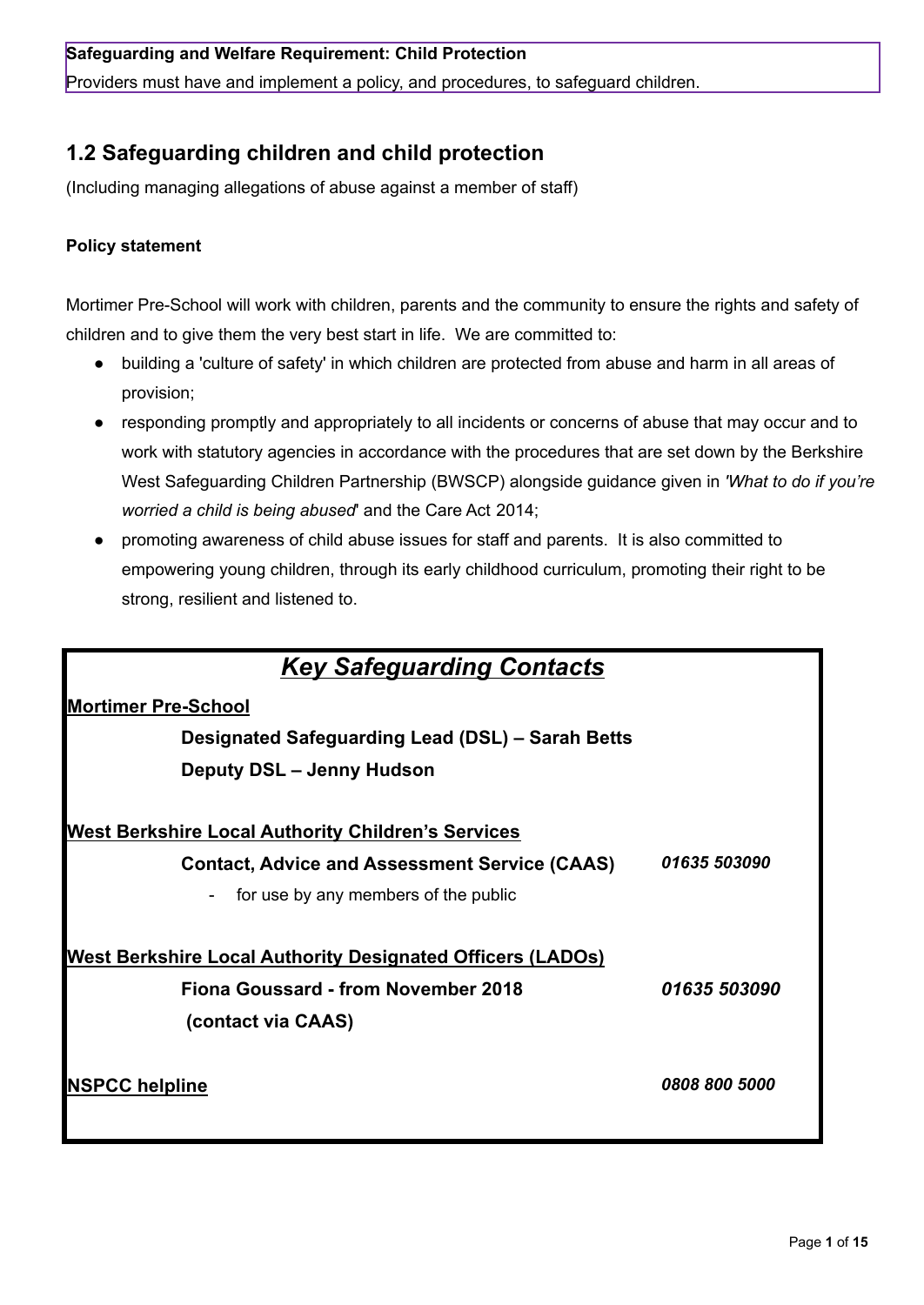# **Procedures**

| Protection within the setting                                        | 3              |
|----------------------------------------------------------------------|----------------|
| Staff and volunteers                                                 | 3              |
| Recruitment and checking                                             | 4              |
| Access                                                               | 4              |
| Photographs                                                          | 5              |
| Response to incidents or allegations                                 | 6              |
| Confidentiality                                                      | 6              |
| Responding to suspicions of abuse                                    | 6              |
| Recording suspicions of abuse and disclosures                        | $\overline{7}$ |
| Making a referral to the local authority children's social care team | 8              |
| Disciplinary action                                                  | 10             |
| Promoting awareness                                                  | 11             |
| Training                                                             | 11             |
| Planning                                                             | 11             |
| Curriculum                                                           | 11             |
| Support to families during investigations                            |                |
|                                                                      |                |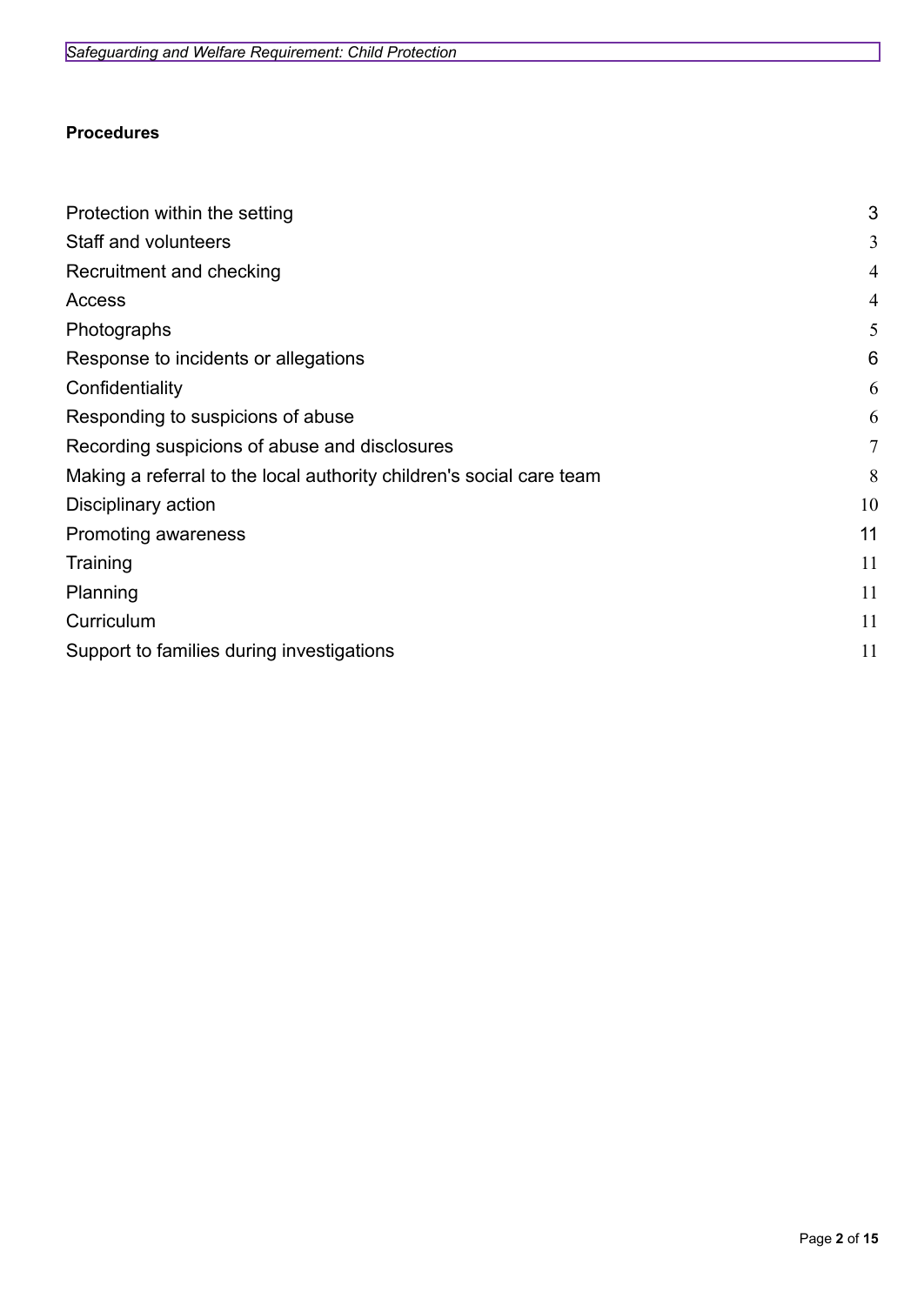# <span id="page-2-0"></span>**Protection within the setting**

#### <span id="page-2-1"></span>*Staff and volunteers*

Our Designated Safeguarding Lead (DSL) who co-ordinates child young person and vulnerable adult protection issues is:

# **Sarah Betts**

If the DSL is not available, our Deputy DSL is **Jenny Hudson**.

- When the setting is open but the DSL is not on site, a suitably trained deputy is available at all times for staff to discuss safeguarding concerns.
- The DSL and the Deputy DSL ensure they have relevant links with statutory and voluntary organisations with regard to safeguarding.
- The DSL and the Deputy DSL understands Berkshire West Safeguarding Children Partnership (BWSCP) safeguarding procedures, attends relevant BWSCP training at least every two years and refreshes their knowledge of safeguarding at least annually.
- We ensure all staff are trained to understand our safeguarding policies and procedures and that parents are made aware of them too.
- All staff receive regular training to recognise signs and signals of possible abuse, keep their knowledge of safeguarding issues up to date and understand local authority guidance for making referrals.
- All staff have an up-to-date knowledge of safeguarding issues, are alert to potential indicators and signs

of abuse and neglect and understand their professional duty to ensure safeguarding and child protection concerns are reported to the local authority children's social care team or the NSPCC. They receive updates on safeguarding at least annually.

- All staff are confident to ask questions in relation to any safeguarding concerns and know not to just take things at face value but can be respectfully sceptical.
- All staff understand the principles of early help, as defined in *Working Together to Safeguard Children*, and are able to identify those children and families who may be in need of early help and enable them to access it.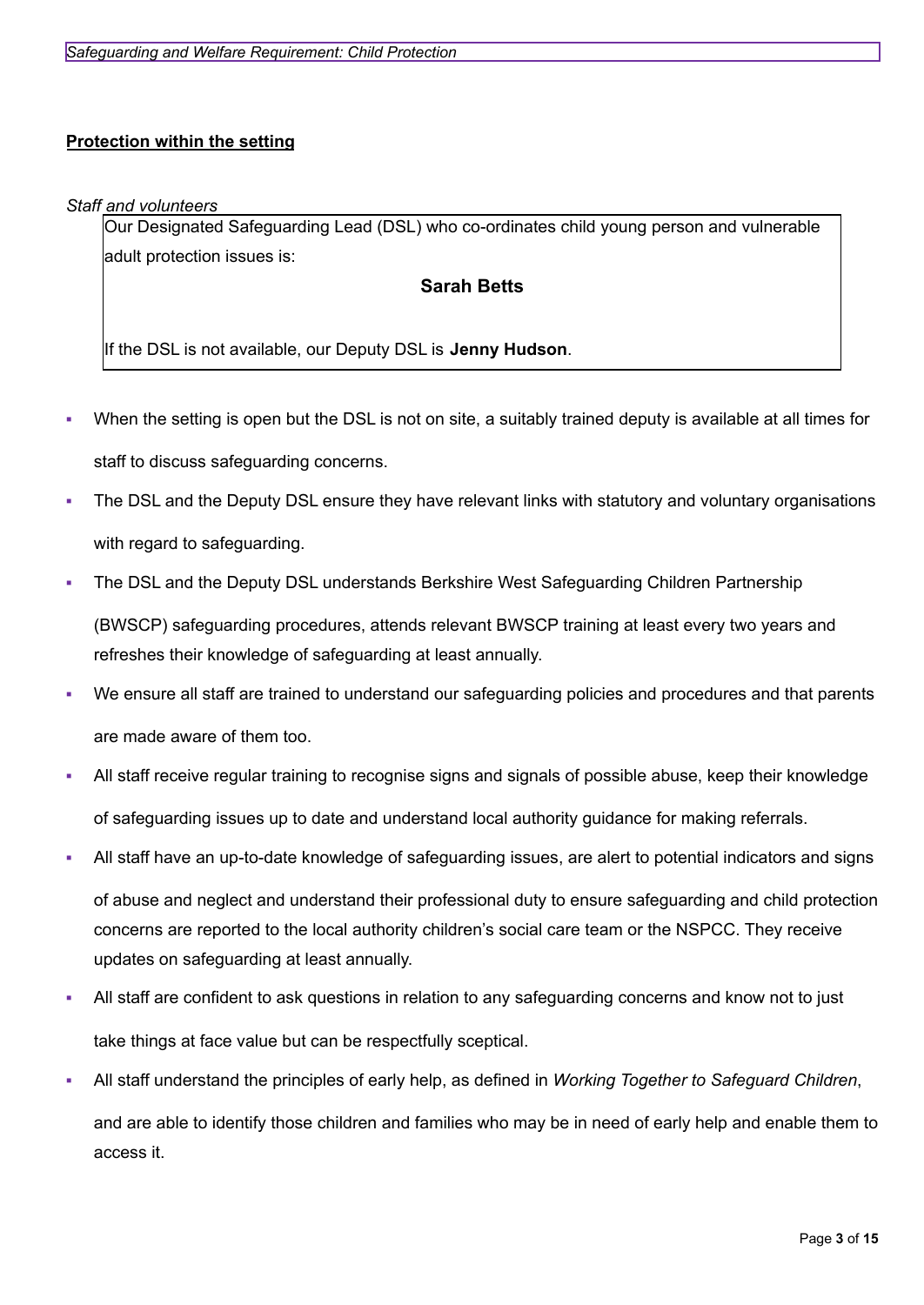- All staff understand BWSCP thresholds of significant harm and understand how to access services for families, including for those families who are below the threshold for significant harm.
- All staff understand their responsibilities under the General Data Protection Regulations and the circumstances under which they may share information about you and your child with other agencies.
- All staff understand how to escalate their concerns in the event that they feel either the local authority and/or their own organisation has not acted adequately to safeguard.
- All staff understand what the organisation expects of them in terms of their required behaviour and conduct, and follow our policies and procedures on positive behaviour, online safety (including use of mobile phones), whistleblowing and dignity at work.
- Children have a key person to build a relationship with, and are supported to articulate any worries, concerns or complaints that they may have in an age appropriate way.
- All staff understand our policy on promoting positive behaviour and follow it in relation to children showing aggression towards other children.
- We provide adequate and appropriate staffing resources to meet the needs of children.
- Volunteers must:
	- **-** be aged 17 or over;
	- **-** be considered competent and responsible;
	- **-** receive a robust induction and regular supervisory meetings;
	- **-** be familiar with all the setting's policies and procedures;
- Volunteers do not work unsupervised with children.

### <span id="page-3-0"></span>*Recruitment and checking*

- Applicants for posts within the setting are clearly informed that the positions are exempt from the Rehabilitation of Offenders Act 1974.
- Candidates are informed of the need to carry out 'enhanced disclosure' checks with the Disclosure and

Barring Service (DBS) before posts can be confirmed.

Where applications are rejected because of obtaining information that has been disclosed, applicants have the right to know and to challenge incorrect information.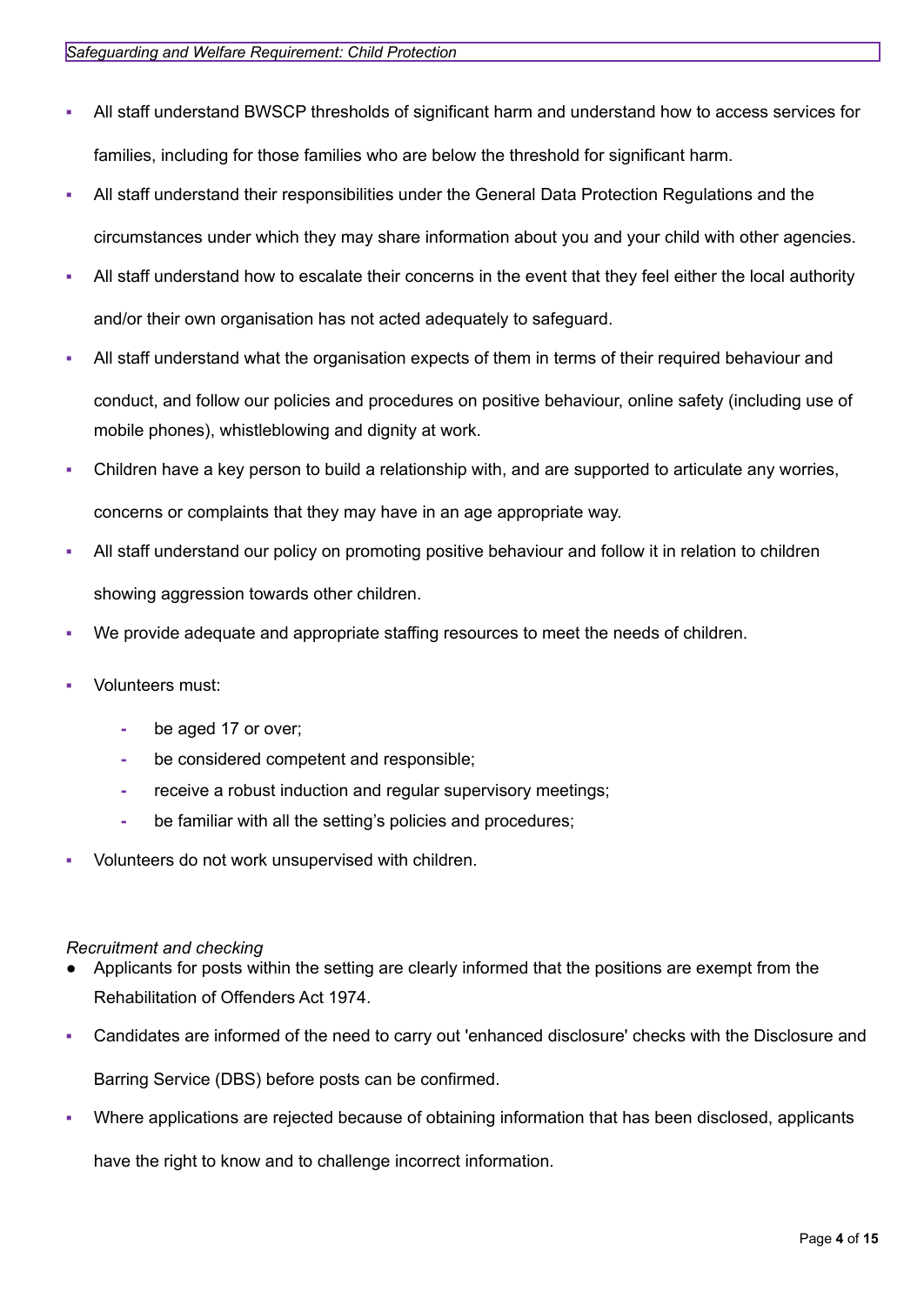- We abide by Ofsted requirements in respect of references and DBS checks for staff and volunteers, to ensure that no disqualified person or unsuitable person works at the setting or has access to the children.
- We record information about staff qualifications, and the identity checks and vetting processes that have

been completed including:

- the criminal records disclosure reference number;
- certificate of good conduct or equivalent where a UK DBS check is not appropriate;
- the date the disclosure was obtained; and
- details of who obtained it.
- We inform all staff that they are expected to disclose any convictions, cautions, court orders or

reprimands and warnings which may affect their suitability to work with children (whether received before or during their employment with us).

We abide by the Safeguarding Vulnerable Groups Act (2006) requirements in respect of any person

who is dismissed from our employment, or resigns in circumstances that would otherwise have led to dismissal for reasons of a child protection concern.

### <span id="page-4-0"></span>*Access*

- We have procedures for recording the details of visitors to the setting.
- We take security steps to ensure that we have control over who comes into the setting so that no unauthorised person has unsupervised access to the children.

### <span id="page-4-1"></span>*Photographs*

- We take steps to ensure children are not photographed or filmed on video for any other purpose than to record their development or their participation in events organised by us. Parents sign a consent form and have access to records holding visual images of their child.
- Any personal information is held securely and in line with data protection requirements and guidance from the Information Commissioner's Office (ICO).

### <span id="page-4-2"></span>**Response to incidents or allegations**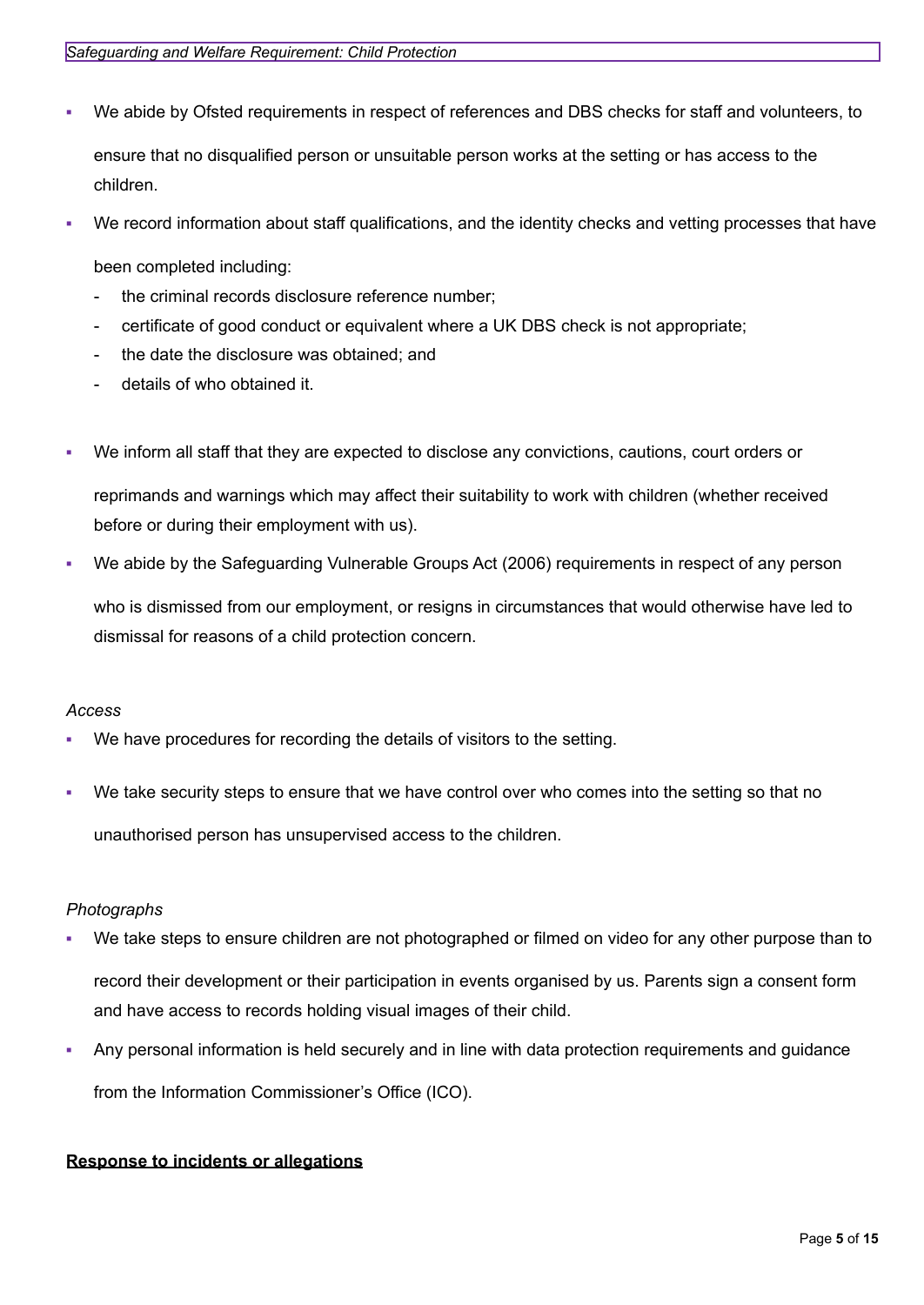<span id="page-5-0"></span>*Confidentiality*

All suspicions and investigations are kept confidential and shared only with those who need to know.

Any information is shared under the guidance of the Berkshire West Safeguarding Children Partnership.

### <span id="page-5-1"></span>*Responding to suspicions of abuse*

We acknowledge that abuse of children can take different forms - physical, emotional, and sexual, as

well as neglect. When children are suffering from physical, sexual or emotional abuse, or experiencing neglect, this may be demonstrated through:

- **-** significant changes in their behaviour;
- **-** deterioration in their general well-being;
- **-** their comments which may give cause for concern, or the things they say (direct or indirect
- **-** disclosure);
- **-** changes in their appearance, their behaviour, or their play;
- **-** unexplained bruising, marks or signs of possible abuse or neglect; and
- **-** any reason to suspect neglect or abuse outside the setting.
- We ensure that all staff have an understanding of the additional vulnerabilities that arise from special

educational needs and/or disabilities, plus inequalities of race, gender, language, religion, sexual orientation or culture, and that these receive full consideration in relation to child, young person or vulnerable adult protection.

We are aware of the 'hidden harm' agenda concerning parents with drug and alcohol problems and

consider other factors affecting parental capacity and risk, such as social exclusion, domestic violence, radicalisation, mental or physical illness and parent's learning disability.

We are aware that children's vulnerability is potentially increased when they are privately fostered and

when we know that a child is being cared for under a private fostering arrangement, we inform our local authority children's social care team.

We are aware of other factors that affect children's vulnerability that may affect, or may have affected,

children and young people using our provision, such as abuse of children who have special educational needs and/or disabilities; fabricated or induced illness; child abuse linked to beliefs in spirit possession; sexual exploitation of children, including through internet abuse; Female Genital Mutilation and radicalisation or extremism.

In relation to radicalisation and extremism, we follow the Prevent Duty guidance for England and Wales published by the Home Office and BWSCP procedures on responding to radicalisation.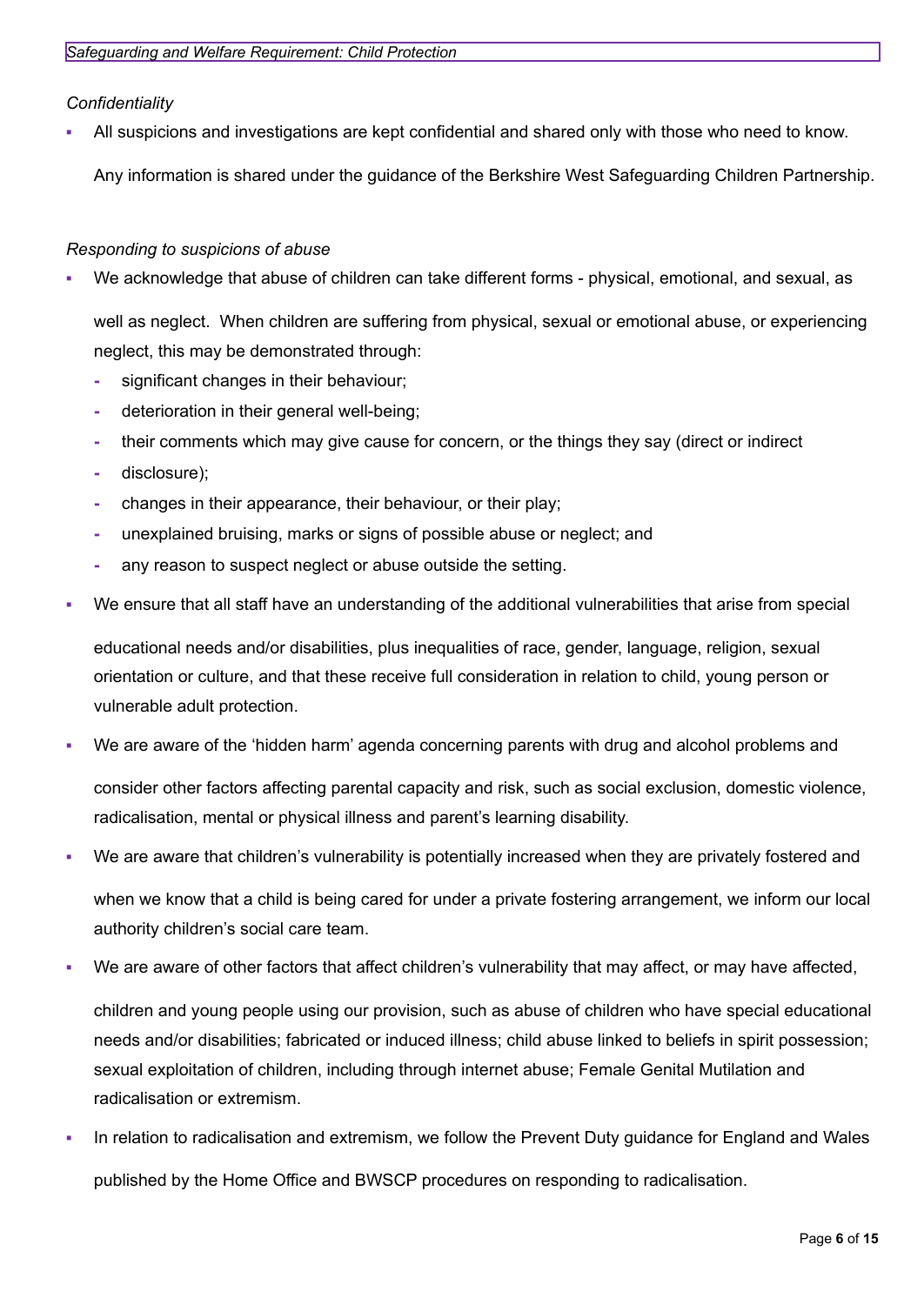- The DSL completes online Channel training, online Prevent training and attends local WRAP training where available to ensure they are familiar with the local protocol and procedures for responding to concerns about radicalisation.
- We are aware of the mandatory duty that applies to teachers and health workers to report cases of Female Genital Mutilation to the police.
- We also make ourselves aware that some children and young people are affected by other factors (such

as gang activity, by complex, multiple or organised abuse, through forced marriage or honour based violence or may be victims of child trafficking). While this may be less likely to affect young children in our care, we may become aware of any of these factors affecting older children and young people with whom we may come into contact.

- Where we believe that a child in our care or that is known to us may be affected by any of these factors we follow the procedures below for reporting child protection concerns:
	- − Where such evidence is apparent, a member of staff who raises the concern makes a dated record of the details of the concern and discusses what to do with the member of staff who is

acting as the 'designated person'. The information is stored on the child's personal file.

We refer concerns to the local authority children's social care department and co-operate fully in

any subsequent investigation. NB In some cases this may mean the police or another agency identified by the Berkshire West Safeguarding Children Partnership.

- We take care not to influence the outcome either through the way we speak to children or by asking questions of children.
- We take account of the need to protect young people aged 16-19 as defined by the Children Act 1989.

This may include students or school children on work placement, young employees or young parents. Where abuse is suspected we follow the procedure for reporting any other child protection concerns. The views of the young person will always be taken into account, but the setting may override the young person's refusal to consent to share information if it feels that it is necessary to prevent harm to a child or adult, or to prevent a crime from being committed or intervene where one may have been. Sharing confidential information without consent is done only where not sharing it could be worse than the outcome of having shared it.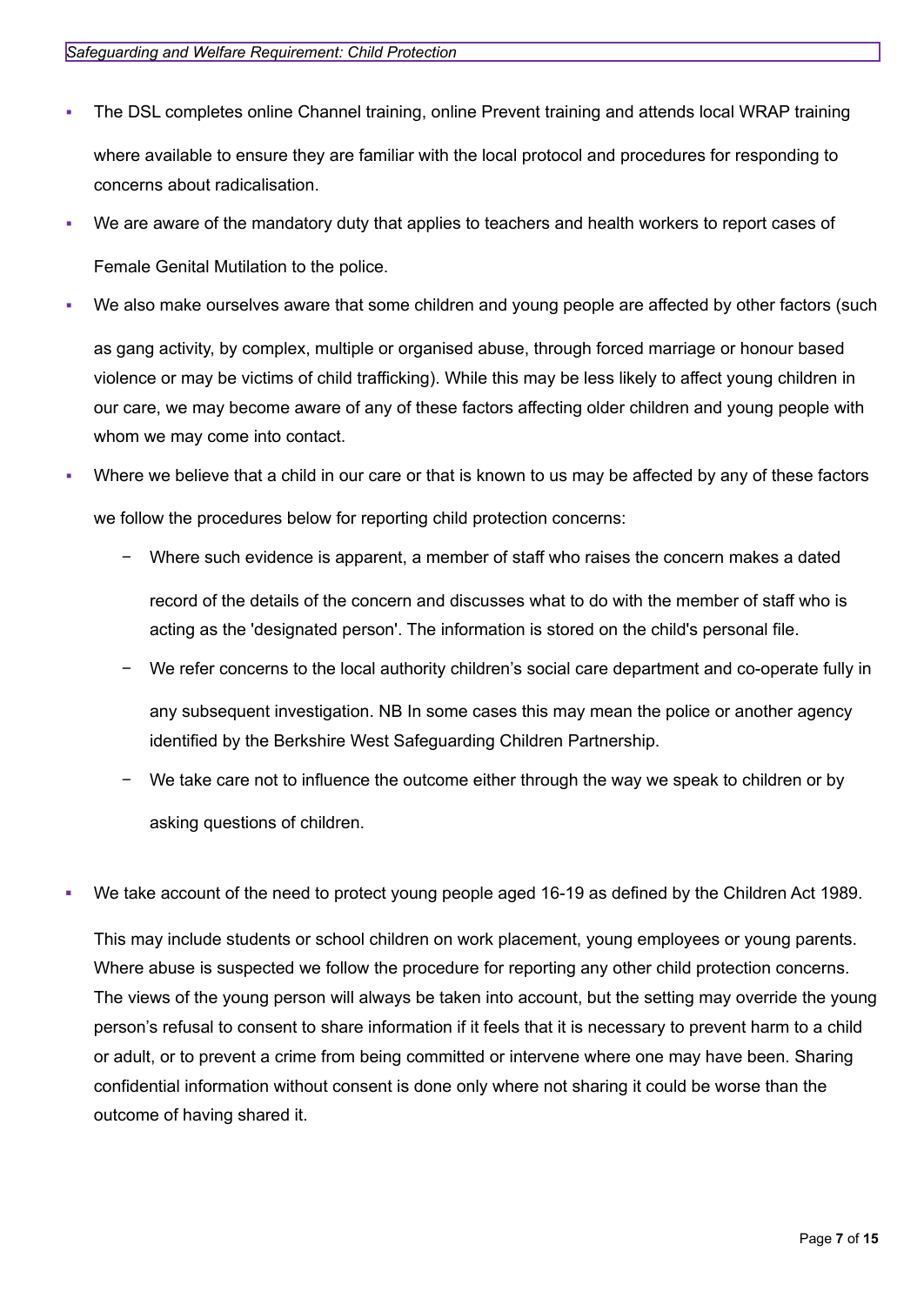- All staff are also aware that adults can also be vulnerable and know how to refer adults who are in need of community care services.
- ▪We have a whistleblowing policy in place.
- ▪ Staff/volunteers know they can contact the organisation Public Concern at Work for advice relating to whistleblowing; if they feel that the organisation has not acted adequately in relation to safeguarding they can contact the NSPCC whistleblowing helpline.

### <span id="page-7-0"></span>*Recording suspicions of abuse and disclosures*

Where a child makes comments to a member of staff that give cause for concern (disclosure), or a

member of staff observes signs or signals that give cause for concern (such as significant changes in behaviour; deterioration in general well-being; unexplained bruising, marks or signs of possible abuse or neglect) that member of staff:

- **-** listens to the child, offers reassurance and gives assurance that she or he will take action;
- **-** does not question the child, although it is acceptable to ask questions for the purposes of clarification;
- **-** makes a written record that forms an objective record of the observation or disclosure that includes:
	- o the date and time of the observation or the disclosure;
	- o the exact words spoken by the child as far as possible;
	- $\circ$  the name of the person to whom the concern was reported, with the date and time and
	- $\circ$  the names of any other person present at the time.
- This record should be made at the earliest opportunity after the observation or disclosure has occurred.
- These records are signed and dated and kept in the child's personal file, which is kept securely and confidentially.
- The member of staff acting as the Designated Safeguarding Lead is informed of the issue at the earliest opportunity.
- We follow the process set down by the Berkshire West Safeguarding Children Partnership for recording and sharing concerns.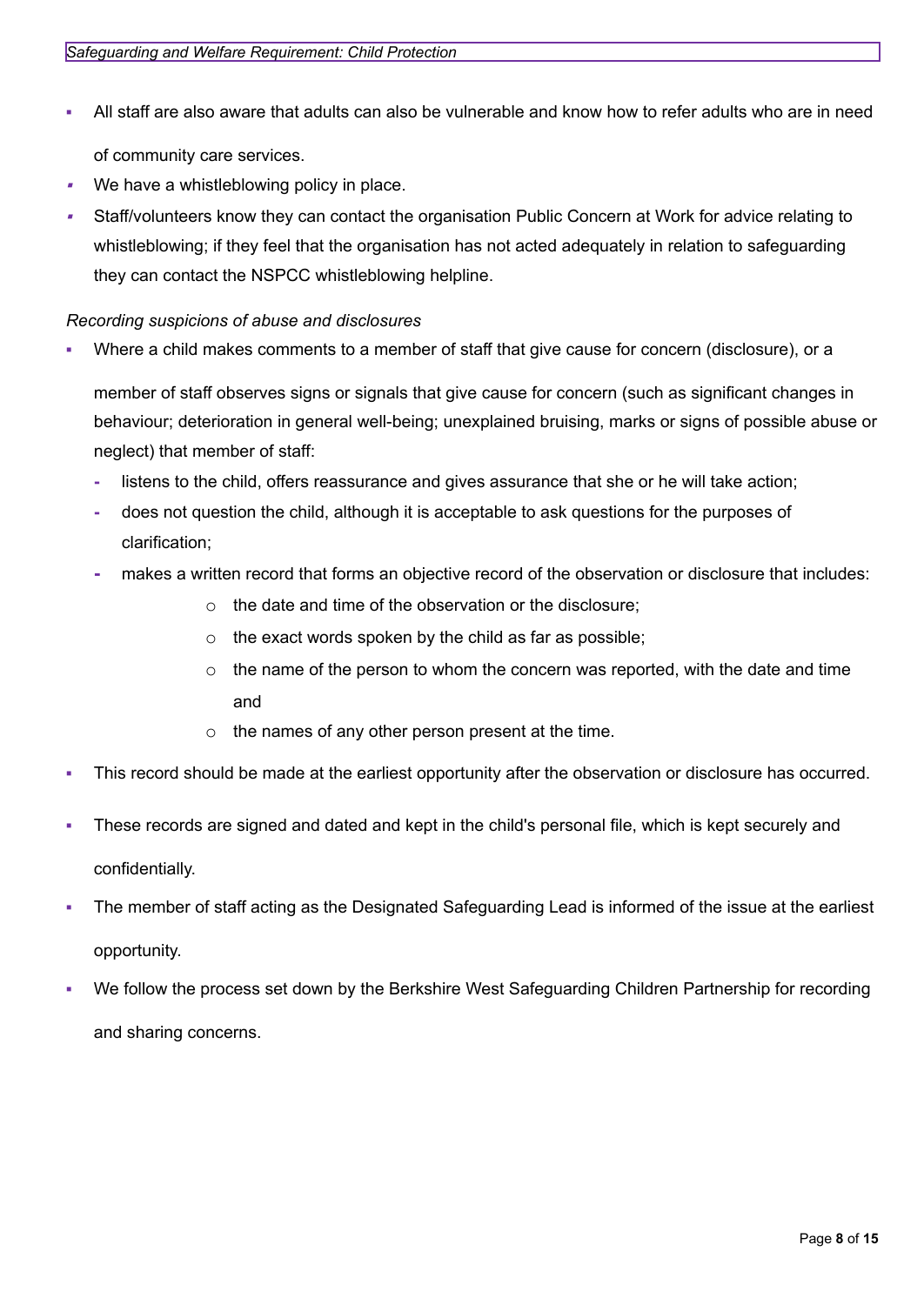<span id="page-8-0"></span>*Making a referral to the local authority children's social care team*

- We follow procedures for making a referral to the local children's social care team and use forms for recording concerns and making a referral as set down by our Berkshire West Safeguarding Children Partnership (BWSCP).
- The BWSCP procedures are accessible online at

https://www.berkshirewestsafeguardingchildrenpartnership.org.uk/scp/west-berks/west-berkshire

The Contact Advice and Assessment Service (CAAS) team in West Berkshire's Children and Families Services is the initial point of contact for practitioners and professional agencies that need to make an

enquiry or referral with regards to a child or young person they have concerns about

The service operates from Monday - Friday: 08:30am - 5:00pm.

# **West Berkshire Children and Families Services – Contact Advice and Assessment Service Tel: 01635 503090 (public number)**

NB There is a dedicated CAAS contact number for professional referrals - staff refer to our

Safeguarding file or the DSL to get this. **Email:** [child@westberks.gov.uk](mailto:child@westberks.gov.uk)

**Emergency Duty Team** (available out of office hours)

# **Tel: 01344 786543**

**Email:** [edt@bracknell-forest.gov.uk](mailto:edt@bracknell-forest.gov.uk)

# Professional Referral Only (Local Authority guidance)

To decide whether a referral to the Contact Advice and Assessment Service team is appropriate, please

contact the Duty Worker for further discussion. NB There is a dedicated CAAS contact number for professional referral - staff refer to our Safeguarding file or the DSL to get this.

Once this is determined all referrals by professional agencies must be sent using a Children's Services

Enquiry Form (online form) within 24 hours.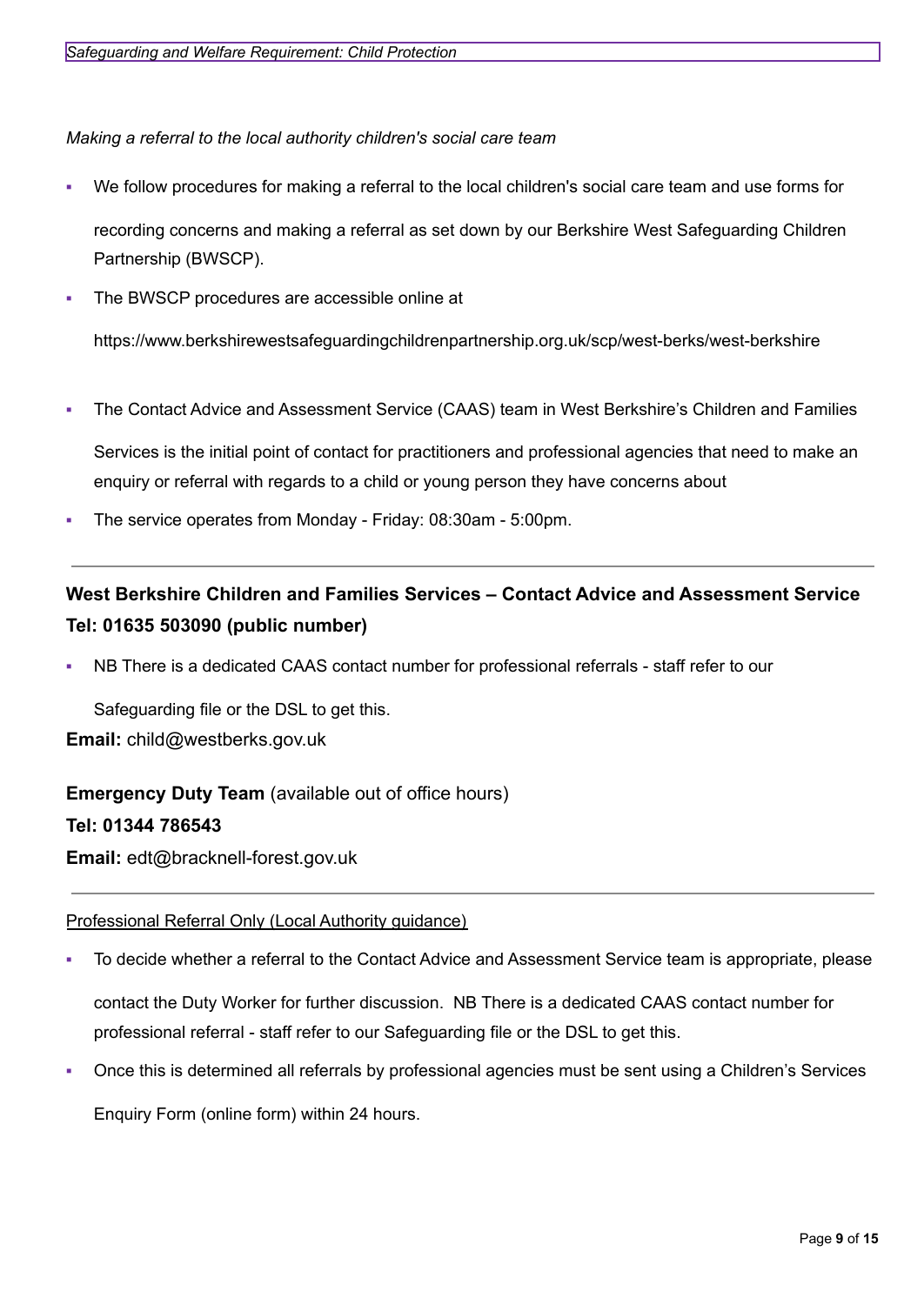- Decisions will then be made to decide if social work intervention is required on a Child Protection (CP) or Child in Need (CIN) level. An Initial Assessment or an investigation of the child's circumstances can occur, often through working jointly with other professionals such as an Education Welfare Officer, Teacher, GP or Health Visitor. Police will be contacted where there are allegations of harm to children or child protection issues.
- If the referral does not meet the threshold, you may consider completing an Early Help Assessment or sign-posting to an appropriate service. This may include consideration of using the Locality Networks for support & guidance.

### *Informing parents about concerns*

Parents are normally the first point of contact. We discuss concerns with the child's parents to gain their

view of events, unless we feel this may put the child at risk, or interfere with the course of a police investigation. Advice will be sought from social care if necessary.

- We inform parents when we make a record of concerns in their child's file and that we also make a note of any discussion we have with them regarding a concern.
- If a suspicion of abuse warrants referral to social care, parents are informed at the same time that the

referral will be made, except where the guidance of the Berkshire West Safeguarding Children Partnership (BWSCP) does not allow this (for example, where it is believed that the child may be placed at risk). This will usually be the case where the parent is the likely abuser. If there is a possibility that advising a parent beforehand may place a child at greater risk (or interfere with a police response) the DSL should seek advice from children's social care, about whether or not to advise parents beforehand, and should record and follow the advice given.

### *Liaison with other agencies*

- We work within the Berkshire West Safeguarding Children Partnership guidelines.
- We have the current version of *'What to do if you're worried a child is being abused*' available for parents and staff and ensure that all staff are familiar with what they need to do if they have concerns.
- We have procedures for contacting the local authority regarding child protection issues.
- When issues have already been raised we maintain a list of contact information for social workers involved (names, email addresses and telephone numbers) to ensure that it is easy, in any emergency, for the setting and children's social care to work well together.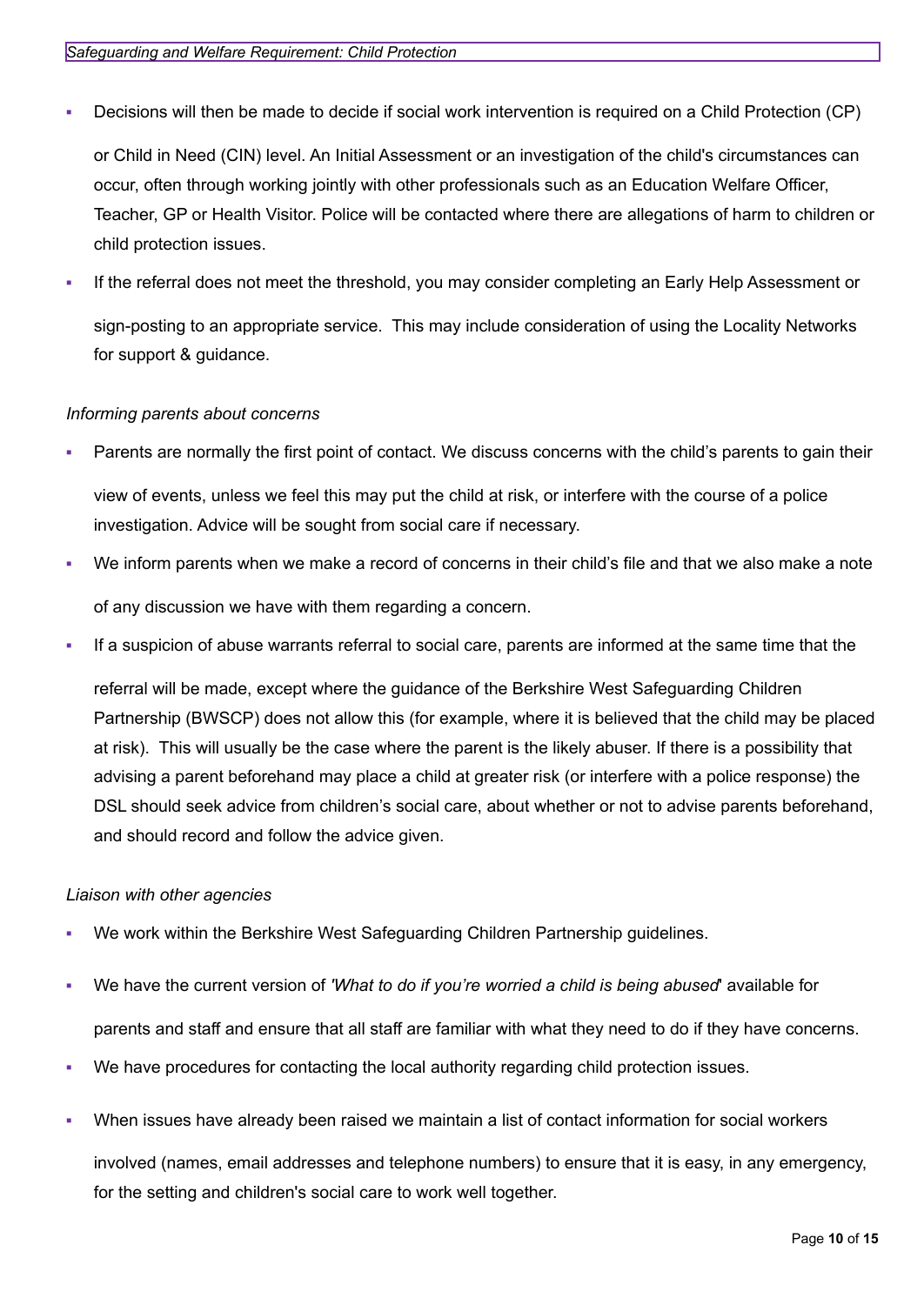- Contact details for the local National Society for the Prevention of Cruelty to Children (NSPCC) are also kept in the Safeguarding file.
- We notify Ofsted of any incident or accident and any changes in our arrangements which may affect the

well-being of children or where an allegation of abuse is made against a member of staff (whether the allegations relate to harm or abuse committed on our premises or elsewhere). Notifications to Ofsted are made as soon as is reasonably practicable, but at the latest within 14 days of the allegations being made.

### *Allegations against staff*

We ensure that all parents know how to complain about the behaviour or actions of staff or volunteers

within the setting, or anyone carrying out work on the premises occupied by the setting, which may include an allegation of abuse. (The process is documented in the *Making a Complaint* policy and procedures, and referred to in the information given to parents on joining.)

- We respond to any inappropriate behaviour displayed by members of staff or any other person working with the children, which includes:
	- **-** inappropriate sexual comments;
	- **-** excessive one-to-one attention beyond the requirements of their usual role and responsibilities, or inappropriate sharing of images.
- We follow the guidance of the Berkshire West Safeguarding Children Partnership when responding to

any complaint that a member of staff or volunteer within the setting, or anyone working on the premises occupied by the setting, has abused a child.

We respond to any disclosure by children or staff that abuse by a member of staff or volunteer within the

setting, or anyone working on the premises occupied by the setting, may have taken, or is taking place, by first recording the details of any such alleged incident.

We refer any such complaint immediately to the Local Authority's social care department to investigate and / or offer advice:

# *West Berkshire Local Authority Designated Officer (LADO) - contact via CAAS on 01635 503090*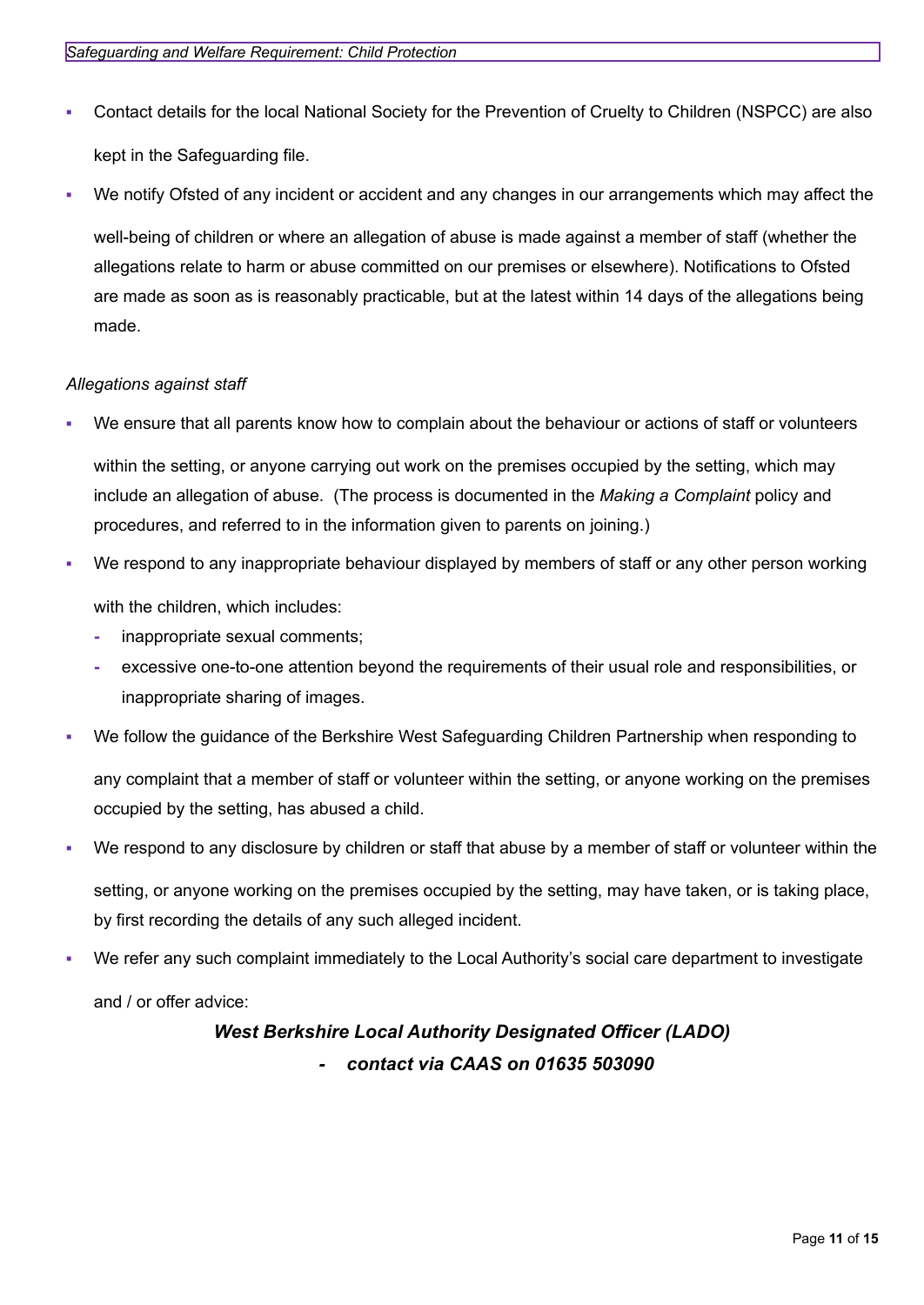- We also report any such alleged incident to Ofsted (unless advised by LADO that this is unnecessary due to the incident not meeting the threshold), as well as what measures we have taken. We are aware that it is an offence not to do this.
- We co-operate entirely with any investigation carried out by children's social care in conjunction with the police.
- Where the committee chairperson, the supervisor and children's social care team agree it is appropriate

in the circumstances, the chairperson will suspend the member of staff on full pay, or the volunteer, for the duration of the investigation. This is not an indication of admission that the alleged incident has taken place, but is to protect the staff, as well as children and families throughout the process.

#### <span id="page-11-0"></span>*Disciplinary action*

Where a member of staff or volunteer has been dismissed due to engaging in activities that caused concern for the safeguarding of children or vulnerable adults, we will notify the Disclosure and Barring Service (DBS) of relevant information, so that individuals who pose a threat to children (and vulnerable groups) can be identified and barred from working with these groups.

#### <span id="page-11-1"></span>**Promoting awareness**

### <span id="page-11-2"></span>*Training*

We seek out training opportunities for all adults involved in the setting to ensure that they are able to

recognise the signs and signals of possible physical abuse, emotional abuse, sexual abuse (including child sexual exploitation) and neglect and that they are aware of the local authority guidelines for making referrals.

- Designated persons receive appropriate training, as recommended by the Berkshire West Safeguarding Children Partnership, every two years and refresh their knowledge and skills at least annually.
- We ensure that all staff receive updates on safeguarding via emails, newsletters, online training and/or discussion at staff meetings at least once a year.
- We ensure that all staff know the procedures for reporting and recording any concerns they may have about the provision.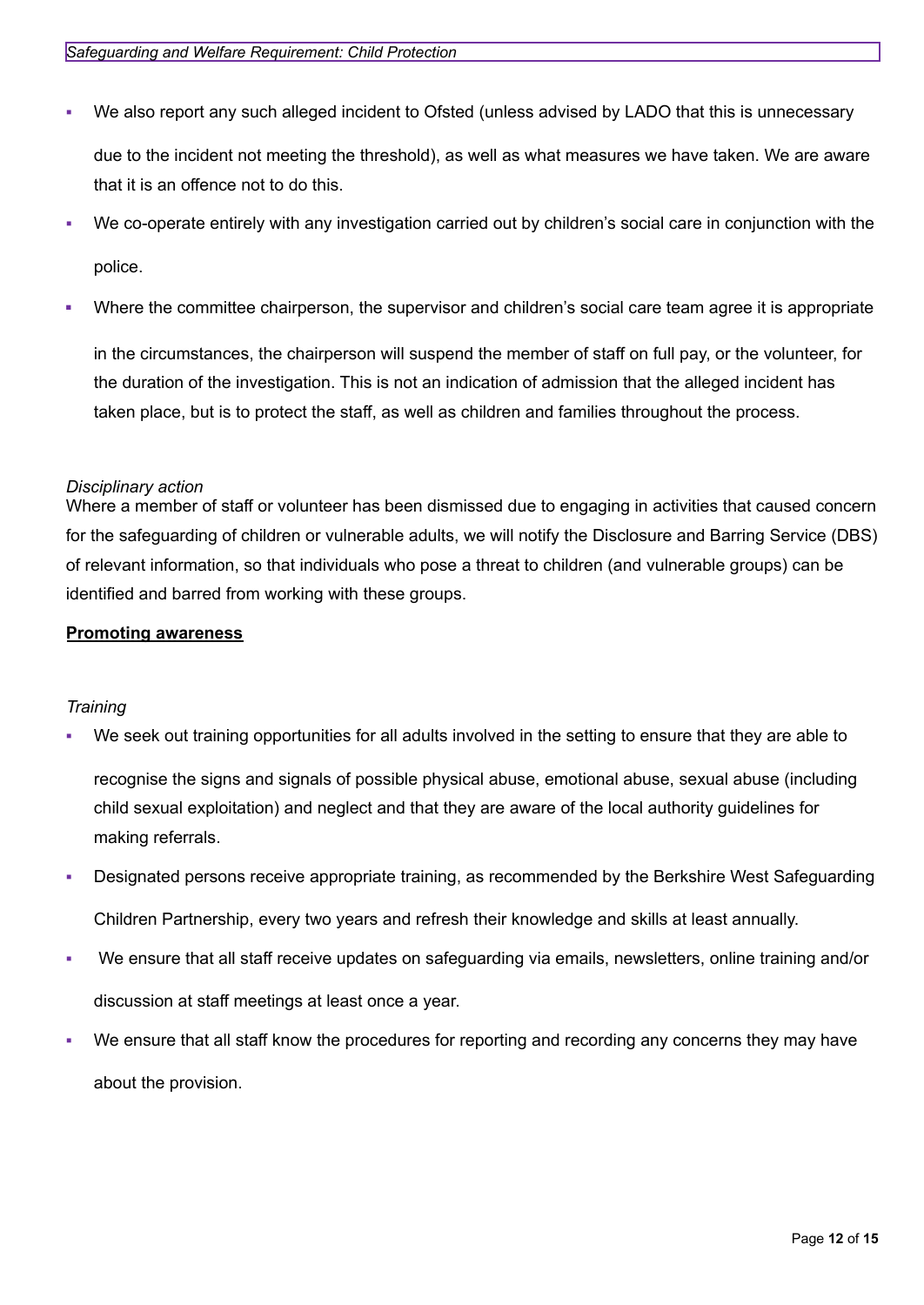<span id="page-12-0"></span>*Planning*

The layout of the rooms allows for constant supervision. No child is left alone with staff in a one-to-one situation without being visible to other adults. No child is left unsupervised with a volunteer.

# <span id="page-12-1"></span>*Curriculum*

- We introduce key elements of keeping children safe into our learning activities to promote the personal, social and emotional development of all children, so that they may grow to be strong, resilient and listened to and so that they develop an understanding of why and how to keep safe.
- We create within the setting a culture of value and respect for individuals, having positive regard for children's heritage arising from their colour, ethnicity, languages spoken at home, cultural and social background.
- We ensure that these are carried out in a way that is developmentally appropriate for the children.

### <span id="page-12-2"></span>*Support to families during investigations*

- We will continue to welcome the child and the family whilst investigations are being made in relation to any alleged abuse.
- We believe in building trusting and supportive relationships with families, staff and volunteers in the

group. In line with this we make clear to parents our role and responsibilities in relation to child protection, such as for the reporting of concerns, information sharing, monitoring of the child, and liaising at all times with the local children's social care team.

- We follow the Child Protection Plan as set by the child's social care worker in relation to the setting's designated role and tasks in supporting that child and their family, subsequent to any investigation.
- Confidential records kept on a child are shared with the child's parents or those who have parental responsibility for the child in accordance with the 'Confidentiality and Client Access to Records' procedure and only if appropriate under the guidance of the Berkshire West Safeguarding Children Partnership.

# **Legal framework**

# *Primary legislation*

Children Act (1989 s47)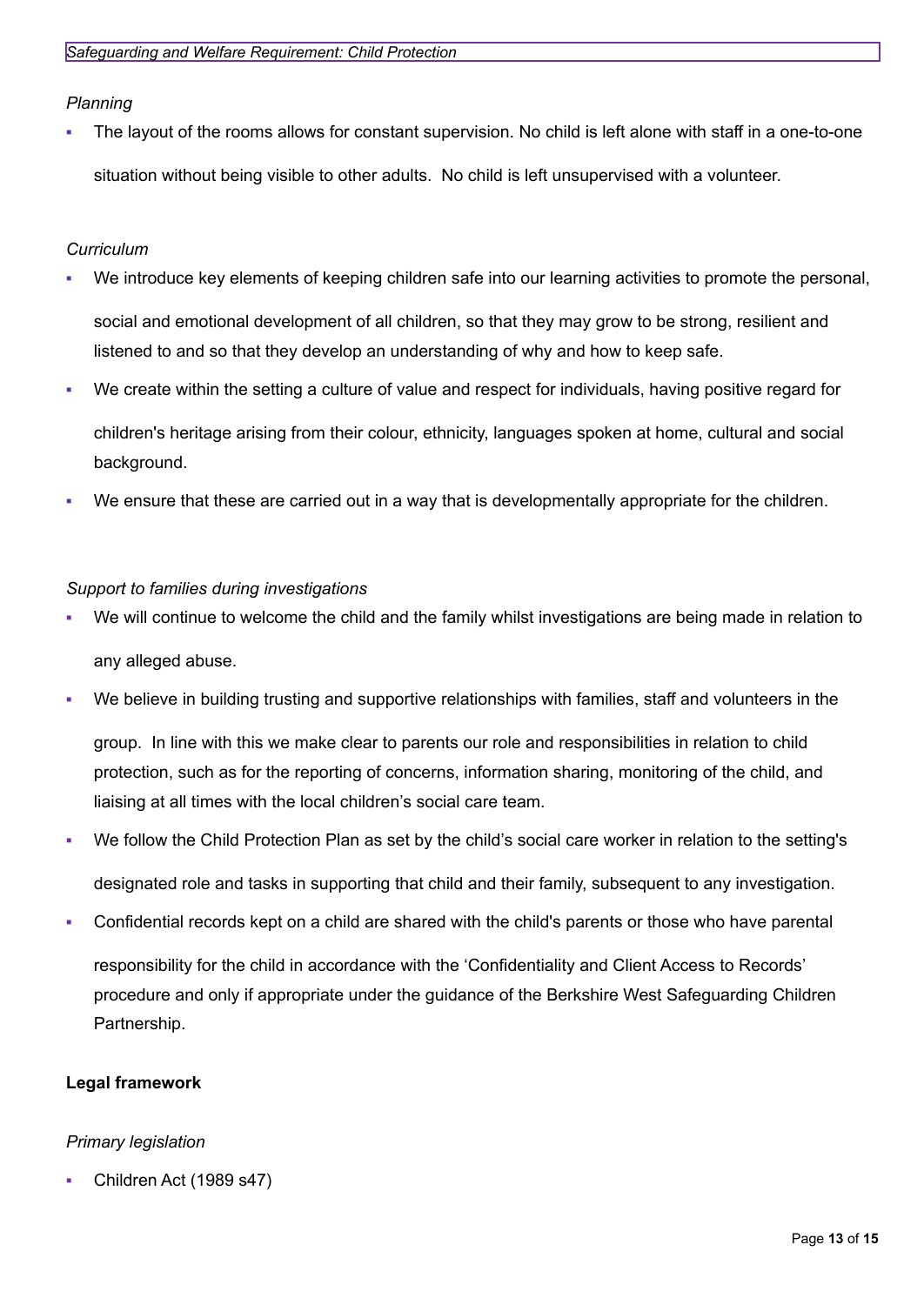- Protection of Children Act (1999)
- **The Children Act (2004 s11)**
- Safeguarding Vulnerable Groups Act (2006)
- Childcare Act (2006)

#### *Secondary legislation*

- Sexual Offences Act (2003)
- Criminal Justice and Court Services Act (2000)
- Equality Act (2010)
- General Data Protection Regulations (GDPR) (2018)
- Childcare (Disqualification) Regulations (2018)
- Children and Families Act (2014)
- Care Act (2014)
- Serious Crime Act (2015)
- Counter-Terrorism and Security Act (2015)

#### **Further guidance**

Berkshire West Safeguarding Children Partnership:

[www.berkshirewestsafeguardingchildrenpartnership.org.uk](http://www.berkshirewestsafeguardingchildrenpartnership.org.uk)

- Working Together to Safeguard Children (HMG, 2019)
- Keeping Children Safe in Education (HMG, 2019)
- What to do if you're Worried a Child is Being Abused (HMG, 2015)
- Framework for the Assessment of Children in Need and their Families (DoH 2000)